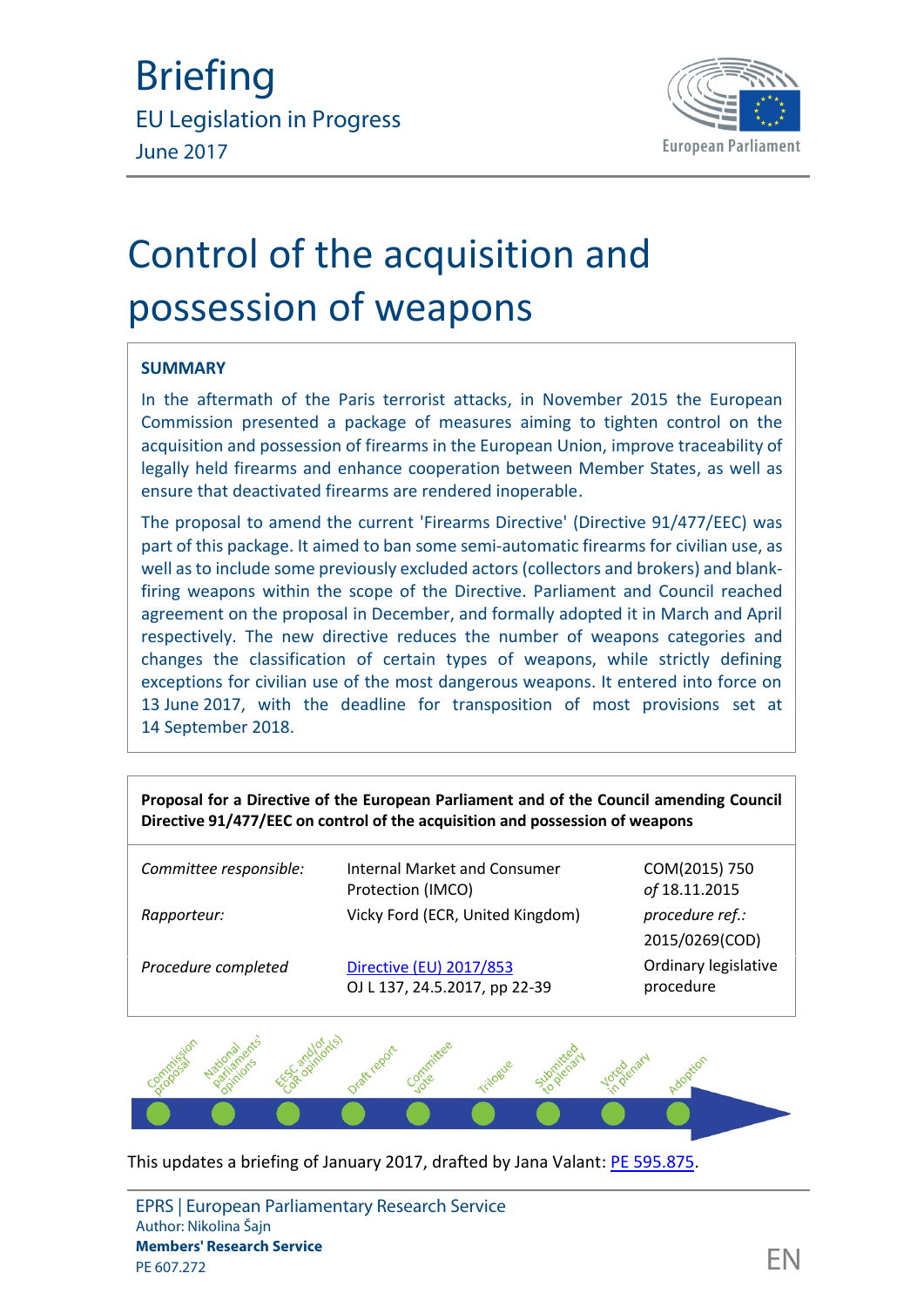| In this briefing:                      | Stakeholders' views         |  |
|----------------------------------------|-----------------------------|--|
| Introduction                           | Advisory committees         |  |
| Context                                | Council                     |  |
| <b>Existing situation</b>              | <b>National parliaments</b> |  |
| • The changes the proposal would bring | • Parliamentary analysis    |  |
| • Preparation of the proposal          | Legislative process         |  |
| • Parliament's starting position       | References                  |  |

#### **Introduction**

On 18 November 2015, the European Commission presented a <u>[package](http://europa.eu/rapid/press-release_IP-15-6110_en.htm)</u> of measures<sup>1</sup> that sought to tighten control on the acquisition and possession of firearms in the EU, improve traceability of legally held firearms and enhance cooperation between Member States, as well as ensure that deactivated firearms are rendered inoperable. These measures, foreseen in the [European Agenda on Security](http://eur-lex.europa.eu/legal-content/en/TXT/?uri=celex:52015DC0185) of April 2015, consist of the [proposal](http://eur-lex.europa.eu/legal-content/EN/TXT/?uri=celex:52015PC0750) for a directive amending [Directive 91/477/EEC](http://eur-lex.europa.eu/legal-content/EN/TXT/?uri=celex:52015PC0750) on control of the acquisition and possession of weapons, published alongside the [report on the](http://eur-lex.europa.eu/legal-content/EN/TXT/?qid=1452093479647&uri=CELEX:52015DC0751) evaluation of Directive 91/477/EEC, and the [Implementing](http://eur-lex.europa.eu/legal-content/EN/ALL/?uri=CELEX%3A32015R2403) Regulation<sup>2</sup> establishing common guidelines on deactivation standards and techniques for ensuring that deactivated firearms are rendered irreversibly inoperable.

Due to the Paris terrorist attacks in November 2015 and the earlier attacks in [Paris](http://www.bbc.com/news/world-europe-30710883) and [Copenhagen,](http://www.theguardian.com/world/2015/feb/16/copenhagen-attacks-danish-police-charge-two-men) and in light of the aim to strengthen the fight against trafficking of firearms in a coherent way, the Commission decided to advance the review of the EU rules on firearms, which had initially been planned for 2016 under the [Commission Work](http://ec.europa.eu/atwork/pdf/cwp_2016_annex_i_en.pdf) [Programme](http://ec.europa.eu/atwork/pdf/cwp_2016_annex_i_en.pdf) 2016.<sup>3</sup>

## **Context**

The currently applicable [Directive 91/477/EEC](http://eur-lex.europa.eu/legal-content/EN/TXT/?uri=uriserv:OJ.L_.1991.256.01.0051.01.ENG&toc=OJ:L:1991:256:TOC) on control of the acquisition and possession of weapons ('Firearms Directive'), amended by [Directive 2008/51/EC](http://eur-lex.europa.eu/legal-content/en/ALL/?uri=CELEX%3A32008L0051),<sup>4</sup> sets rules on the acquisition, possession, movement and transfer of different categories of firearms for civilian use in the EU, while granting more flexible rules for hunting and target shooting. It does not apply to the acquisition or possession of weapons and ammunition by the armed forces, police, public authorities, collectors and bodies concerned with the cultural and historical aspects of weapons, nor does it concern commercial transfers of weapons and ammunition of war.

## **Existing situation**

The existing EU legislative framework on firearms mainly derives from the [UN Firearms](http://www.unodc.org/pdf/crime/a_res_55/255e.pdf) [Protocol](http://www.unodc.org/pdf/crime/a_res_55/255e.pdf) incorporated in the EU *acquis* with [Regulation 258/2012](http://eur-lex.europa.eu/legal-content/EN/TXT/?uri=CELEX%3A32012R0258). The main provisions of the Firearms Directive (as amended by Directive 2008/51/EC) concern the classification of firearms and corresponding rules for their acquisition and possession. In line with the Firearms Directive, there are [four categories](http://europa.eu/rapid/press-release_MEMO-15-6111_en.htm) of firearms:

- **category A** (fully automatic weapons and military weapons) cannot be owned by private persons unless they have been deactivated;
- **category B** (repeating and semi-automatic firearms) can be owned by private persons subject to *authorisation*;
- **category C** (less dangerous repeating and semi-automatic firearms and single-shot firearms used mainly by hunters) can be owned by private persons subject to *declaration*;5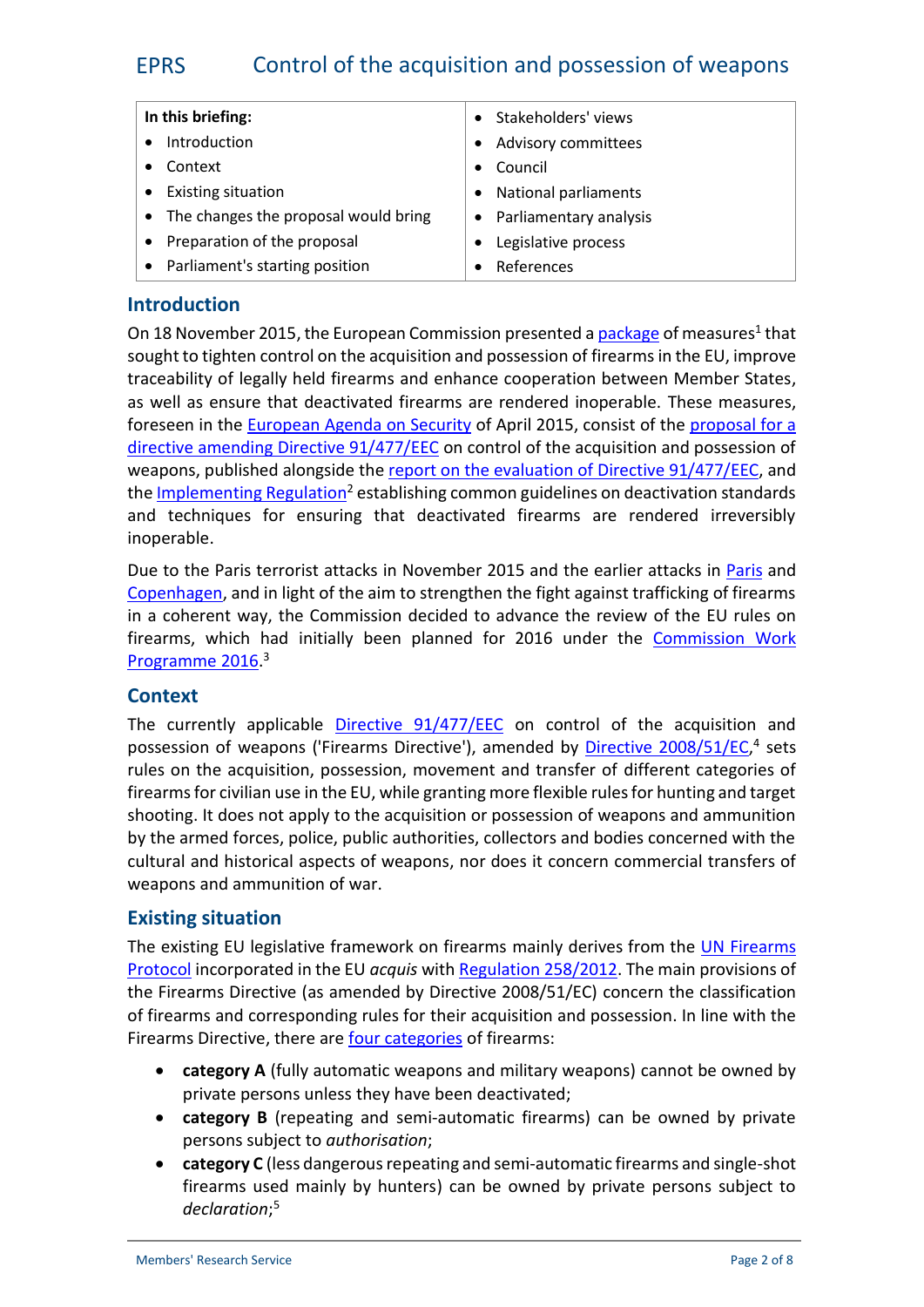**category D** (single-shot long firearms with smooth-bore barrels) can be owned by private persons and are not subject to authorisation or declaration.

Regarding the marking and traceability of firearms, it is the Member States that need to ensure that any firearm or its part placed on the EU market has been marked and registered. They also need to have in place national computerised data-filing systems to reinforce the traceability of firearms. Member States are obliged to introduce national procedures for the deactivation of firearms that render the weapons permanently inoperable, which needs to be verified by a competent authority. Accordingly, permanently deactivated arms are no longer considered arms and as such can be held by private persons and move freely within the internal market. Member States however have the possibility to adopt more stringent rules than those prescribed in the Firearms Directive. The 2015 Commission [evaluation](http://eur-lex.europa.eu/legal-content/EN/NOT/?uri=COM:2015:751:FIN) report on the Firearms Directive as well as other studies identified several problems in relation to its provisions. Namely, an unclear definition of convertibility with no common understanding of which types of alarm weapons can be converted into operable firearms; lack of common guidelines on deactivation standards; non-harmonised rules on marking, making tracing difficult in relation to cross-border offences, and so forth. The report also [concluded](http://eur-lex.europa.eu/legal-content/EN/TXT/?uri=celex:52015PC0750) that some semi automatic arms can easily be converted to automatic arms and that the Firearms Directive does not provide any technical criteria to prevent such conversion. It suggested possible solutions to address these problems, which served as a basis for the new legislative proposal by the Commission.

## **The changes the proposal would bring**

The new [proposal](http://eur-lex.europa.eu/legal-content/EN/TXT/?uri=celex:52015PC0750) broadens the scope of the Firearms Directive to include collectors and brokers, and adds new categories of firearms into the current classification, while also proposing some changes to it (for instance, moving the current category B7<sup>6</sup> of firearms under category A).

Collectors, as defined by national law, are presently excluded from the scope of the Firearms Directive.<sup>7</sup> Under the new proposal, collectors would be covered by new legislation and should still have the possibility to acquire firearms, but under the same authorisation or declaration requirements as private persons. Brokers would also be brought into the scope of the Firearms Directive, as they provide services similar to those of dealers. Accordingly, Member States would have to introduce regulations covering the registration, licensing and/or authorisation of brokers and dealers operating within their territory.

Blank-firing weapons (that is, alarm and signal weapons, salute and acoustic weapons, replicas) would also be included in the scope of the Firearms Directive, because of their potential to be transformed into firearms. The proposal envisages stricter rules for current category B7 semi-automatic firearms for civilian use which resemble weapons with automatic mechanisms (such as the typical Kalashnikov), and moves them from category B to category A. More precisely, the proposal classifies the current category B7 as A7, which means that certain semi-automatic firearms<sup>8</sup> would be banned for civilian use and would not, under any circumstances, be allowed to be held by private persons, even if they have been permanently deactivated. $9$  The proposal also introduces a new category A6 for automatic firearms which have been converted into semi-automatic firearms (and can, according to the Commission, be easily converted back into fully automatic firearms), and prohibits such firearms for civilian use.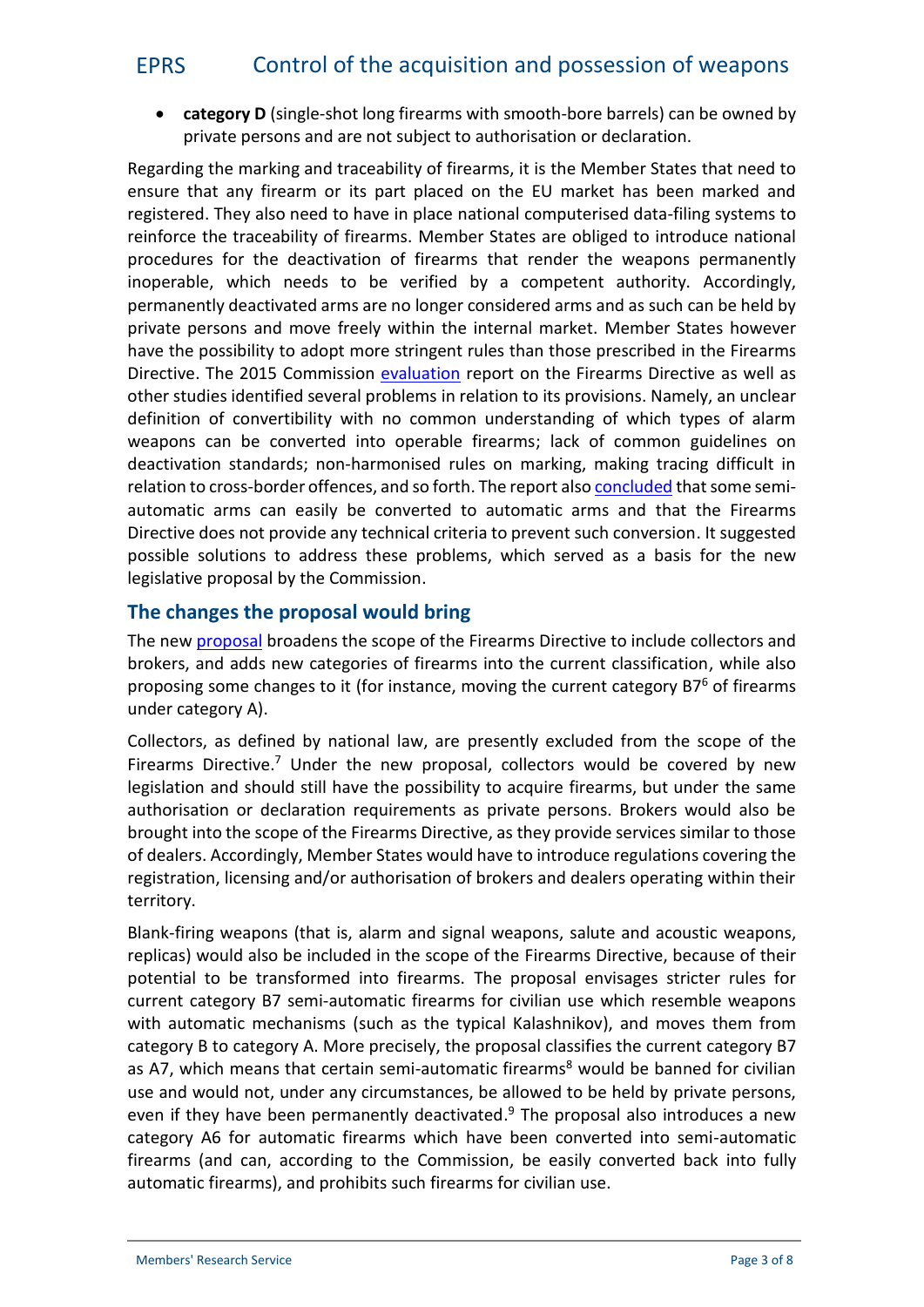Additional restrictions on the use and circulation of deactivated firearms are planned as well. For instance, Member States would need to keep records of deactivated firearms and their owners in national registries. Civilians would also no longer be authorised to own any of the most dangerous firearms falling under category  $A$  – even if they have been deactivated (new category A8), which is currently possible. Member States will be able to use all necessary tools to enforce the ban, including the destruction of illegally held deactivated arms.

Stricter conditions for the online acquisition of firearms are also proposed, prohibiting the sale and acquisition of firearms via the internet by private persons and limiting this type of sale to dealers and brokers.<sup>10</sup> Other changes include tighter rules on marking of firearms to avoid markings from being easily erased, with the aim of improving the traceability of weapons (for instance, by affixing markings on the receiver) and clarifying which components the marking should be affixed to. Member States would also have to keep data for an indefinite period, until the destruction of the firearm and not only for 20 years as is currently the case. Additionally, better exchange of information between Member States (for example, on refusals of authorisation decided by other national authorities) and the interconnection of national registers is envisaged. Obligations for dealers and brokers to connect their registers to national registers are also contained in the proposal. Finally, the obligation for Member States to provide standard medical tests for issuing or renewing firearms authorisations, together with the five-year validity ceiling for authorisations, have been added to the proposal.

## **Preparation of the proposal**

Due to the urgency following the Paris terrorist attacks and as an exception to the general rule under the [Better Regulation Guidelines](http://ec.europa.eu/smart-regulation/guidelines/docs/swd_br_guidelines_en.pdf), the proposal was submitted without an impact assessment. The Commission evaluation [report](http://eur-lex.europa.eu/legal-content/EN/TXT/?qid=1450199932638&uri=CELEX:52015DC0751) of the Firearms Directive was published together with the proposal in November 2015. Prior to this, the Commission had assigned, to be ready in 2014 and to feed into the decision-making process, an external [evaluation of the Firearms Directive](http://www.sipri.org/research/security/europe/publications/evaluation-of-the-firearms-directive), a [study](http://ec.europa.eu/dgs/home-affairs/e-library/documents/policies/organized-crime-and-human-trafficking/general/docs/dg_home_-_illicit_fireams_trafficking_final_en.pdf) on the options for combatting illicit firearms trafficking in the EU, and a [study](http://ec.europa.eu/dgs/home-affairs/e-library/documents/policies/organized-crime-and-human-trafficking/general/docs/dg_home_ia_firearms_deactivation_final_en.pdf) on improving the rules on the deactivation, destruction and marking procedures of firearms in the EU, as well as on alarm weapons and replicas. The Commission had also adopted different Firearms Directive-related reports, namely one on its [implementation](http://eur-lex.europa.eu/legal-content/EN/TXT/?uri=CELEX:52000DC0837&locale=en) in 2000, another [on replica firearms](http://eur-lex.europa.eu/legal-content/EN/TXT/?uri=CELEX:52010DC0404&locale=en) in 2010, and a third on the [classification of firearms](http://eur-lex.europa.eu/legal-content/EN/TXT/?uri=CELEX:52012DC0415&locale=en) in 2012.

## **Parliament's starting position**

The Parliament recently adopted several resolutions related to firearms. In its [resolution](http://www.europarl.europa.eu/sides/getDoc.do?type=TA&language=EN&reference=P8-TA-2015-0032) on anti-terrorism measures of 11 February 2015, it stressed the need for further strengthening of cooperation as regards information exchange mechanisms and the traceability and destruction of prohibited weapons. In its [resolution](http://www.europarl.europa.eu/sides/getDoc.do?type=TA&language=EN&reference=P8-TA-2015-0269) on the European Agenda on Security of 9 July 2015, it recalled the urgent need to better assess the threat against EU security and to focus on immediate priority areas for the fight against terrorism. Parliament also adopted a [resolution](http://www.europarl.europa.eu/sides/getDoc.do?type=TA&reference=P8-TA-2015-0472&language=EN&ring=A8-2015-0338) on arms export on 17 December 2015.

## **Stakeholders' views**

Many stakeholders and some [Members](http://www.face.eu/sites/default/files/documents/english/press_release_the_110_members_of_the_parliamentary_intergroup.pdf) of the European Parliament reacted negatively to the proposed ban on some semi-automatic firearms, which they viewed as an unnecessary and burdensome limitation on hunters and sports shooters, and criticised the lack of data on the legal or practical implications of this ban in the absence of an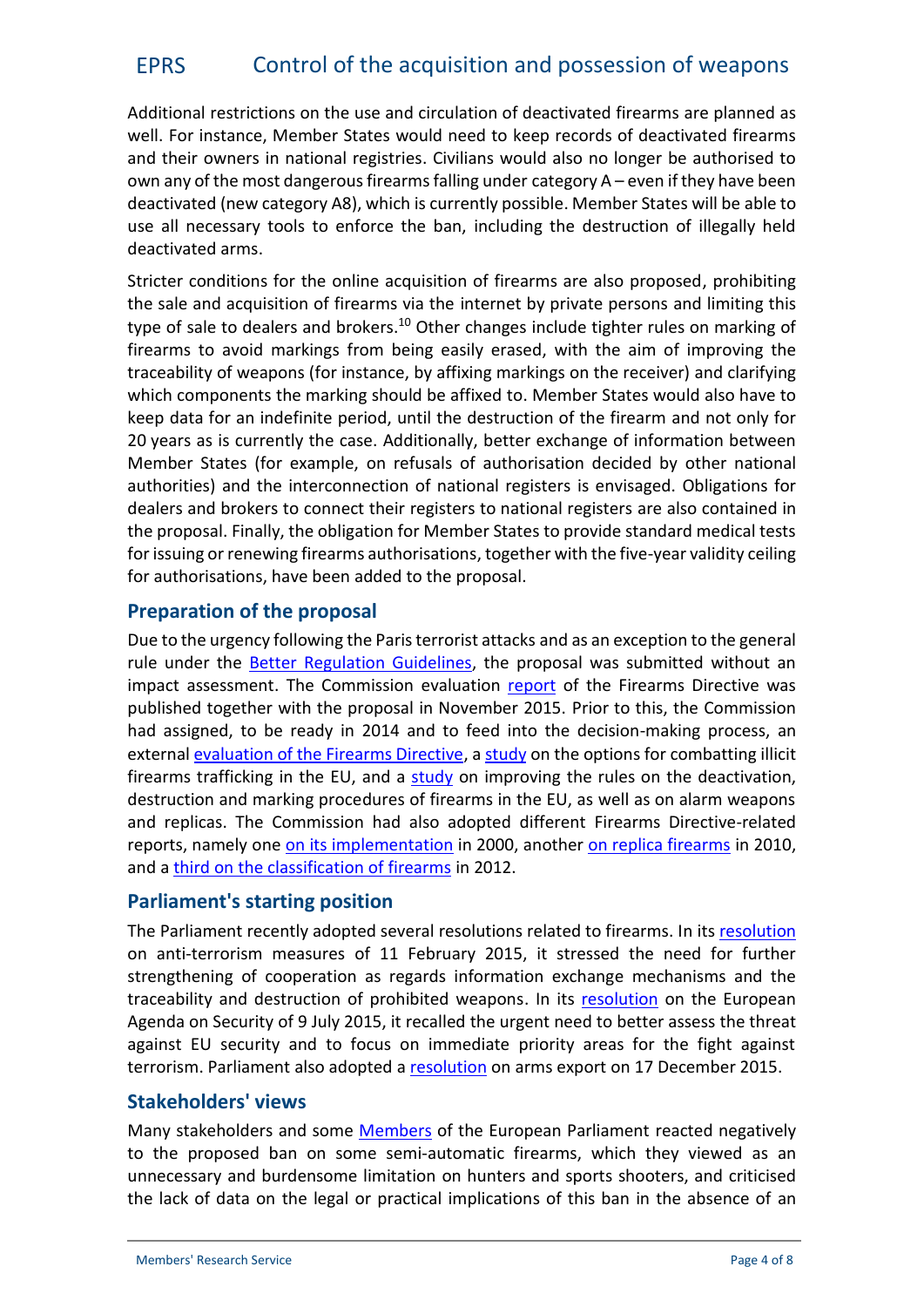impact assessment. The [Countryside Alliance](http://www.countryside-alliance.org/countryside-alliance-statement-on-proposed-changes-to-firearms-regulation/) believes that instead of amending the Firearms Directive, the way forward is a separate directive dealing with terrorism and military arms. It is also concerned about the introduction of the mandatory five-year ceilings for firearms certificates and the introduction of standard medical tests. Th[e](http://www.esc-shooting.org/news/read/the_sport_shooting_community_is_protesting_against_several_proposed_amendments_to_the_eu_directive_on_firearms-215/) [European Shooting Confederation](http://www.esc-shooting.org/news/read/the_sport_shooting_community_is_protesting_against_several_proposed_amendments_to_the_eu_directive_on_firearms-215/) notes that the proposal for banning all military look alike weapons and other self-loading weapons will bring many of their shooting disciplines to a complete stop. It adds that the 'fixed' firearm permission (linking a firearms licence to specific disciplines) may involve more bureaucratic work and would not guarantee firearm safety, while categorised restrictions based on the capacity of firearms' magazines are also not a solution for improving firearm safety. The [European](http://www.face.eu/about-us/resources/news/will-terrorists-comply-with-the-revision-of-the-firearms-directive) [Federation for Hunting and Conservation](http://www.face.eu/about-us/resources/news/will-terrorists-comply-with-the-revision-of-the-firearms-directive) supports several elements of the Commission proposal (for example, improvement of the traceability of firearms, deactivation standards and better exchange of information between Member States), but objects to prohibiting the private sale of legally acquired firearms online.

Pointing out their mission to protect cultural heritage which may include weapons, museums and collectors criticise the proposal for not exempting them from the obligation to deactivate their collection items. The [International Committee of](http://www.sverigesmuseer.se/wp/wp-content/uploads/2016/01/Comment-from-ICOMAM-Control-...of-weapons.pdf) Museums and [Collections of Arms and Military History](http://www.sverigesmuseer.se/wp/wp-content/uploads/2016/01/Comment-from-ICOMAM-Control-...of-weapons.pdf) believes that the proposal as drafted would be detrimental to universal patrimony, since deactivation of historical weapons in museum collections has long been held as an irresponsible practice because it constitutes the partial destruction of an object. It notes that to date there has never been a reported case of a stolen museum weapon used in a crime or a terrorist attack. The **[Foundation](http://www.fesac.eu/download/234/) for** [European Societies](http://www.fesac.eu/download/234/) of Arms Collectors states that it cannot accept the Commission's bid to punish law-abiding owners of legal firearms and potentially destroy artefacts in private collections and museums, as the new Article 6 proposes. The Foundation also proposes a definition of an arms collector and for recognised collectors and museums to remain exempt from the provisions of the Directive.<sup>11</sup>

#### **Advisory committees**

On 27 April 2016, the European Economic and Social Committee adopted its [opinion](http://www.eesc.europa.eu/?i=portal.en.press-releases.39195) on the proposal, supporting the introduction of mandatory medical tests for issuing or renewing licences to use and carry a weapon, and also warning about the threat of 3D printing of weapons.<sup>12</sup> The Committee of the Regions was not consulted.

## **Council and European Council**

In the aftermath of the *Charlie Hebdo* attack of January 2015, EU Interior and/or Justice Ministers adopted the Paris [Declaration](http://data.consilium.europa.eu/doc/document/ST-5322-2015-INIT/en/pdf), committing to improve intelligence-sharing with the aim to reduce the supply of illegal firearms throughout Europe. At the Justice and Home Affairs Council meeting on 12 and 13 March 2015, Ministers [invited](http://www.google.be/url?sa=t&rct=j&q=&esrc=s&source=web&cd=1&cad=rja&uact=8&ved=0ahUKEwi-oYealKzMAhUD0xQKHSo-Bk0QFggbMAA&url=http%3A%2F%2Fwww.consilium.europa.eu%2Fen%2Fmeetings%2Fjha%2F2015%2F03%2Fst07178_en15_pdf%2F&usg=AFQjCNH5TyrbtO63tPwYGdSxVV-UJHrCKQ) the Commission to propose ways to combat the illicit trafficking of firearms and, together with Europol, enhance information exchange and operational cooperation. The Council further [called](http://data.consilium.europa.eu/doc/document/ST-6755-2016-INIT/en/pdf) for the revision of the Firearms Directive in its conclusions of 15 June 2015 and in its conclusions of 8 October 2015. Similarly, during the informal [European Council](http://www.consilium.europa.eu/en/press/press-releases/2015/02/150212-european-council-statement-fight-against-terrorism/) [meeting](http://www.consilium.europa.eu/en/press/press-releases/2015/02/150212-european-council-statement-fight-against-terrorism/) of 12 February 2015, the Heads of State or Government requested that competent authorities increase the level of cooperation in the fight against illicit trafficking of firearms, also through the swift review of relevant legislation.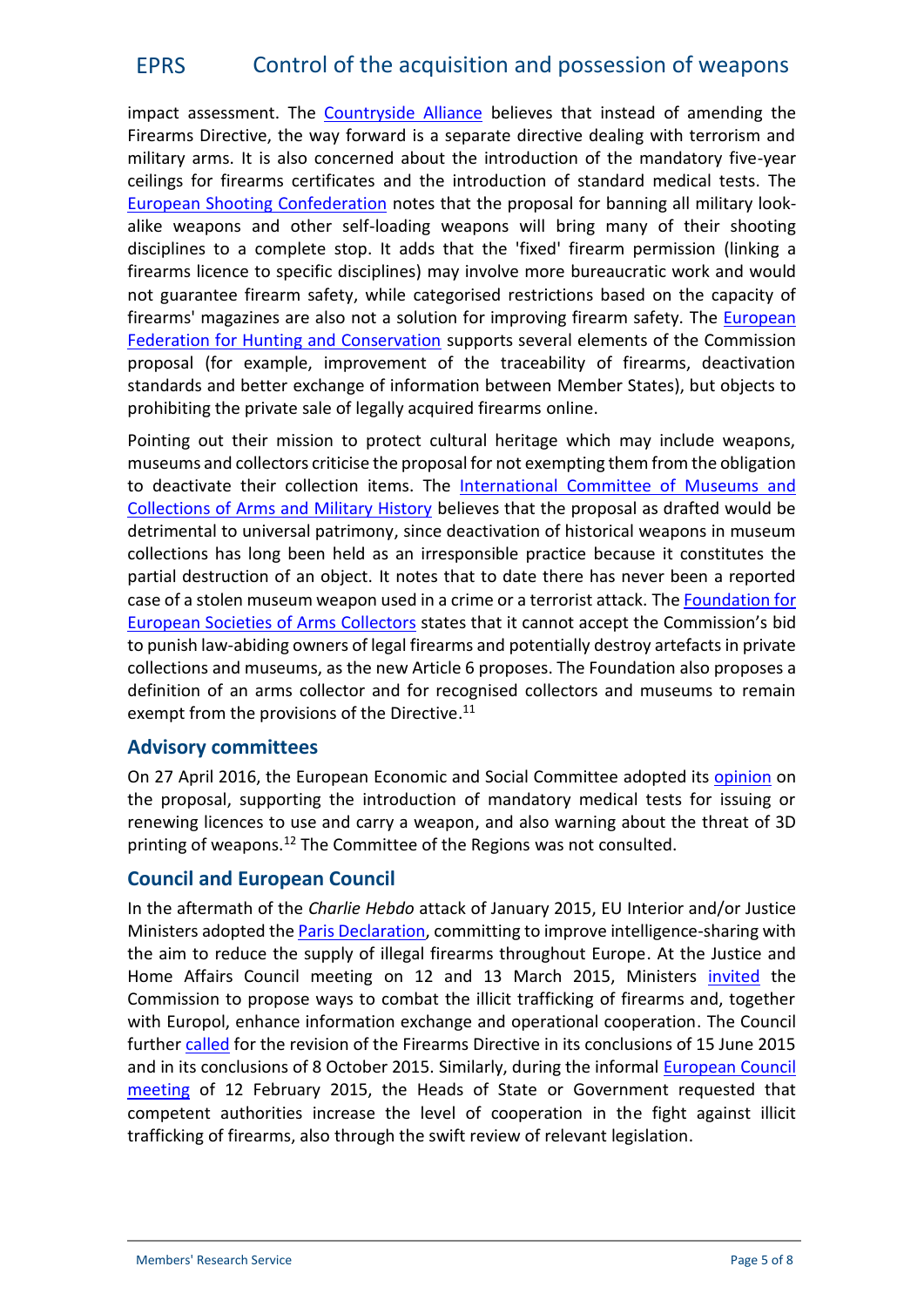# **National parliaments**

The subsidiarity deadline was 2 February 2016. Only the Swedish Parliament has transmitted a [reasoned opinion](http://www.ipex.eu/IPEXL-WEB/scrutiny/COD20150269/serik.do) on the proposal to the Commission, the Council and the European Parliament. It considered that there were shortcomings in the Commission's assessment regarding the proposal's compliance with the principle of subsidiarity, and also questioned the effectiveness of some of the proposed measures.

Other national parliaments also reacted in the framework of political dialogue. On 27 January 2016, the Foreign and European Union Affairs Committee of the Polish Senate [adopted an opinion](http://www.ipex.eu/IPEXL-WEB/scrutiny/COD20150269/plsen.do). On 20 April 2016, the Senate of the Parliament of the Czech Republic finalised the scrutiny procedure by adopting [a final statement](http://www.ipex.eu/IPEXL-WEB/scrutiny/COD20150269/czsen.do) on the matter. The [Finish](http://www.ipex.eu/IPEXL-WEB/scrutiny/COD20150269/fiedu.do) [Parliament](http://www.ipex.eu/IPEXL-WEB/scrutiny/COD20150269/fiedu.do), [Italian Senate,](http://www.ipex.eu/IPEXL-WEB/scrutiny/COD20150269/itsen.do) [Portuguese](http://www.ipex.eu/IPEXL-WEB/scrutiny/COD20150269/ptass.do) Parliament and [Romanian Chamber of Deputies](http://www.ipex.eu/IPEXL-WEB/scrutiny/COD20150269/rocam.do) also contributed opinions.

#### **Parliamentary analysis**

In January 2016, the European Parliamentary Research Service (EPRS) published its [Implementation](http://www.europarl.europa.eu/thinktank/en/document.html?reference=EPRS_IDA(2016)573289) Appraisal of the Firearms Directive. It noted that no impact assessment accompanied the Commission proposal and that some of the proposed modifications go beyond the recommendations made in the [external evaluation](http://www.sipri.org/research/security/europe/publications/evaluation-of-the-firearms-directive) of the Directive (for instance, inclusion of alarm and signal weapons in the definition of firearms). It stated that some of the current concerns surrounding the proposal could have been prevented through clearer terminology, especially concerning the proposed ban on some semi automatic weapons.

#### **Legislative process**

Parliament's Internal Market and Consumer Protection (IMCO) Committee (rapporteur: Vicky Ford, ECR, United Kingdom) was responsible for the file, while Parliament's Civil Liberties, Justice and Home Affairs (LIBE) Committee also prepared an [opinion](http://www.europarl.europa.eu/sides/getDoc.do?type=COMPARL&mode=XML&language=EN&reference=PE576.870&secondRef=02). A [public](http://www.europarl.europa.eu/committees/en/imco/events.html?id=20160315CHE00121) [hearing](http://www.europarl.europa.eu/committees/en/imco/events.html?id=20160315CHE00121) on the revision of the Firearms Directive was held on 15 March 2016, and the [draft report](http://www.europarl.europa.eu/sides/getDoc.do?type=COMPARL&mode=XML&language=EN&reference=PE578.822) was published on 22 March 2016.<sup>13</sup>

The initial discussions at the Council working party level started in December 2015. On 10 June 2016, the Council [agreed](http://www.consilium.europa.eu/en/press/press-releases/2016/06/10-weapons-strengthen-control/?utm_source=dsms-auto&utm_medium=email&utm_campaign=Council+agrees+negotiating+position+to+strengthen+control+of+firearms) its negotiating position on the proposal in its [general](http://data.consilium.europa.eu/doc/document/ST-9841-2016-INIT/en/pdf) [approach](http://data.consilium.europa.eu/doc/document/ST-9841-2016-INIT/en/pdf), which put forward the following modifications:<sup>14</sup>

- Member States should have the possibility to authorise the acquisition and possession of prohibited firearms when necessary for educational, cultural, including film and theatre, research or historical purposes;
- Member States should be allowed to authorise individuals to acquire and possess otherwise prohibited firearms and their essential components for national defence – in the context of voluntary military training provided under Member State law;
- Objects that have the physical appearance of a firearm (replicas), but cannot be converted to fire a shot or expel a bullet or projectile by the action of a combustible propellant, should not covered by the directive;
- Firearms and ammunition should be stored securely when not immediately supervised. If stored other than in a safe, firearms and ammunition should be stored separately. The criteria for storage should be defined by national rules.

On 13 July 2016, Parliament's IMCO Committee adopted its[report](http://www.europarl.europa.eu/sides/getDoc.do?type=REPORT&mode=XML&reference=A8-2016-0251&language=EN) by 27 votes to 10, with one abstention. The report stated that the definition of the term 'firearm' needed to be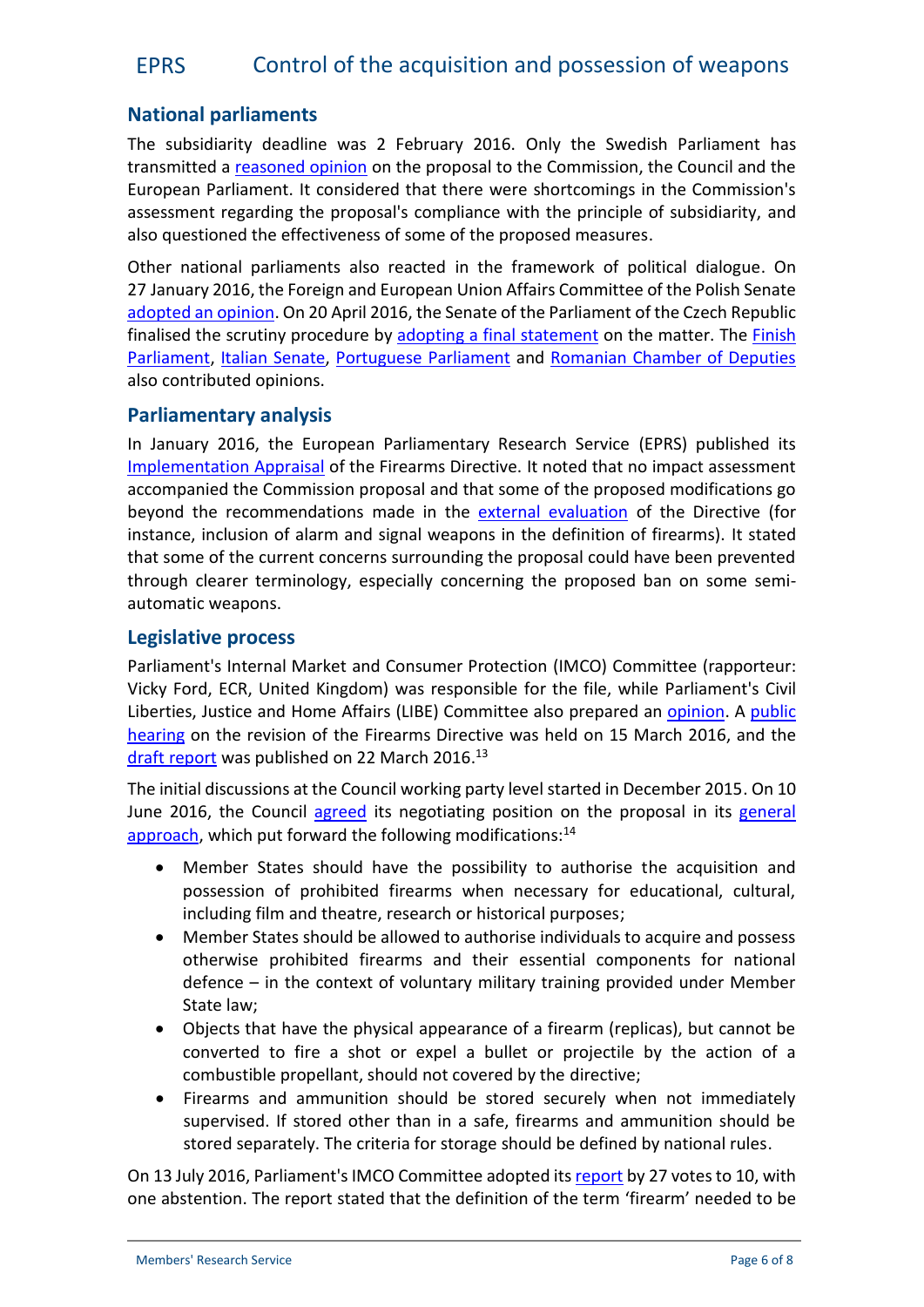clarified, and the control of essential components enhanced by including in that definition any portable object which shares an essential component with a firearm. It also noted that replicas and signal weapons should not be treated as firearms unless they can be converted into firearms or share an essential component. It further clarified specifications for categories A6 and A7, with additional technical characteristics, including on the basis of the number of rounds fired without reloading. It also stated that it should be possible for Member States to choose to grant authorisations to recognised museums and collectors for the acquisition and possession of prohibited firearms and ammunition when necessary for historical, cultural, scientific, technical, educational, aesthetic or heritage purposes – under strict conditions. It added a provision on storage of firearms and ammunition, clarifying that the criteria for their storage and safe transport should be defined by national law. It further included more detailed conditions regarding online sales of firearms, essential components and ammunition.

The IMCO Committee voted on 5 September on a mandate for its delegation to negotiate with the EU Council of Ministers, opening the way to launching trilogue discussions under the Slovak Presidency. Trilogue meetings started in September and an agreement was reached in December 2016. This text was then adopted by the Parliament in plenary on 14 March 2017 and by the Council on 25 April. The final act was signed on 17 May 2017.

[Directive \(EU\)](http://eur-lex.europa.eu/legal-content/EN/TXT/?qid=1496043573778&uri=CELEX:32017L0853) 2017/853, published in the Official Journal on 24 May 2017, reduces the number of weapons categories from four to three, removing category D, which currently requires neither an authorisation for weapons nor their declaration to the authorities. It also changes the classification of certain types of weapons. Weapons converted to firing blanks will be classified in their original category. Newly deactivated firearms of all categories will be listed in category C, requiring declaration to the authorities, but not an authorisation. Automatic firearms converted into semi-automatic firearms become category A6 and are prohibited for civilian use. Short semi-automatic firearms fitted with a loading device exceeding 20 rounds, long semi-automatic firearms fitted with a loading device exceeding 10 rounds and long firearms that can be concealed by means of a folding or telescopic stock become category A7 and are also prohibited for civilians.

Possible grounds for exemptions for allowing civilian use of weapons in category A are defined in a restrictive list which includes national defence, educational, cultural and historical purposes. According to the negotiated agreement, acquiring a firearm of category A6 or A7 for a sports-shooting discipline is possible only under strict conditions. The revised directive requires all weapons dealers and brokers to report without delay any transactions to the national weapons authorities, which should keep a database with data stored for 30 years after the weapon has been destroyed. Online purchases of weapons are to be allowed only if the identity and authorisation of the person acquiring is checked by a dealer/broker or a public authority.

The directive entered into force on 13 June 2017. The deadline for transposition of most provisions is 14 September 2018, while the provisions on the activities of dealers and brokers and on data-filing systems have to be transposed by 14 December 2019.

#### **References**

[Control of the acquisition and possession of weapons](http://www.oeil.ep.parl.union.eu/oeil/popups/ficheprocedure.do?reference=2015/0269(COD)&l=en), European Parliament, Legislative Observatory (OEIL).

## **Further reading**

[Illicit small arms and light weapons: International and EU action](http://www.eprs.sso.ep.parl.union.eu/lis/site/policyAreaPostDetail.form?postId=68098&policyAreaId=), EPRS, 2015.